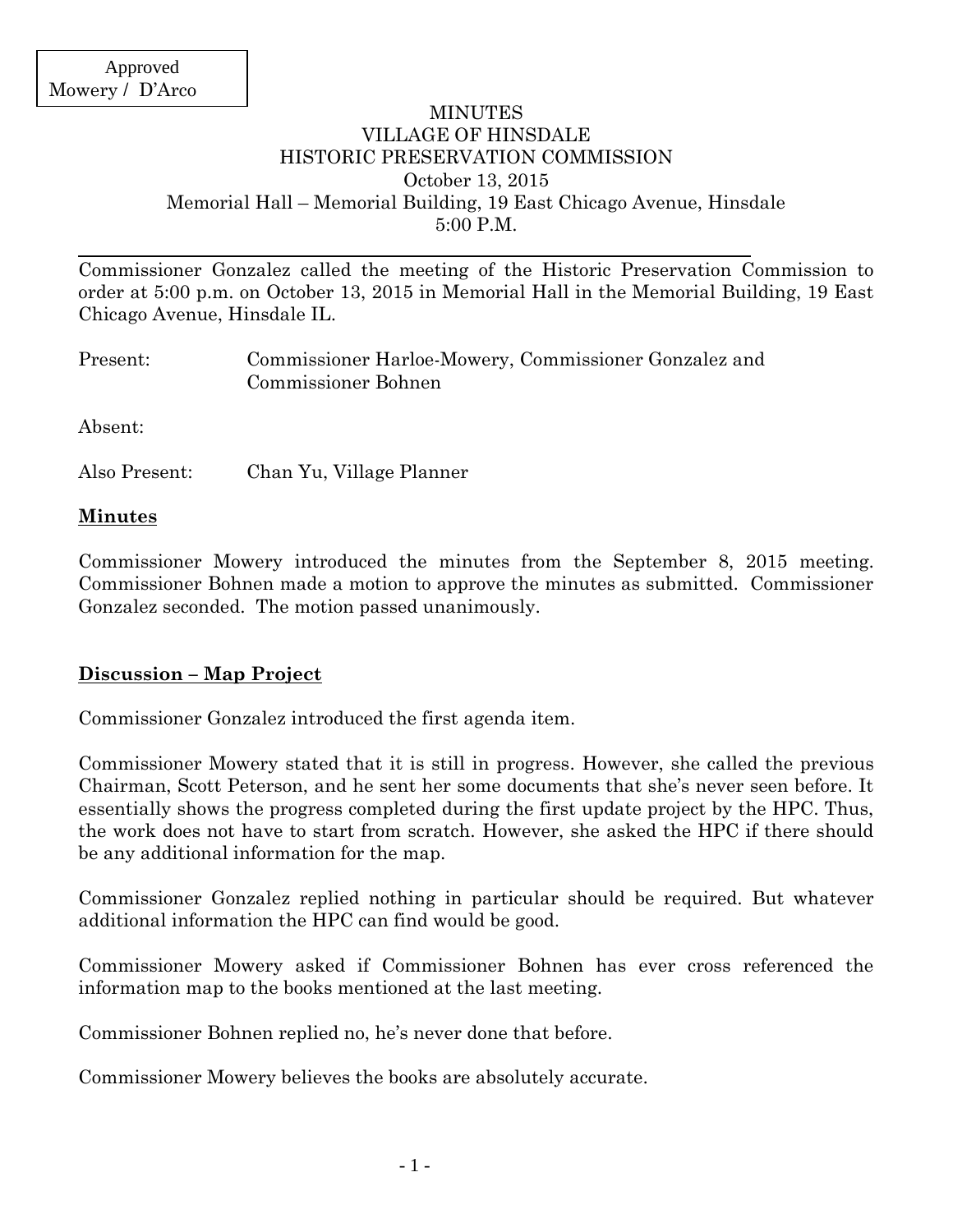Commissioner Bohnen expressed the only issues he's had with the books are in regards to the index. The information he believes are accurate.

Commissioner Mowery estimates that a third of the homes on the map are gone. And in her opinion, just validating it should be an easy task. However, she asked everyone how they should handle homes that are not on the map.

Commissioner Bohnen pointed out that the map was published in 2002.

Commissioner Mowery suggested breaking the project up into phases. First, just validate the map for accuracy and move forward to upload it onto the website. And the next phase would be to add new homes.

Commissioner Bohnen agreed. Commissioner Bohnen also mentioned that he has a new member joining the HPC at the next meeting.

Commissioner Mowery asked again for any information that may be missing from the map.

Commissioner Bohnen replied he will have to review and get back to the question.

Commissioner Mowery asked about the webpage layout.

Commissioner Bohnen suggested a photo should be the hook for a visitor to click on to bring up information.

Commissioner Mowery is concerned however, if they lose the map layout, which visitors would be unable to see how close some of the homes are. She then asked Chan, if it is possible to replicate the map for the website.

Chan replied he'd have to do the research on how to geocode the data onto a Google map. He described that the typical Google map features a pin on a map that a user could click on for additional information.

Commissioner Gonzalez mentioned another feature of Google Street view where you can actually see the homes as if you were walking around. He suggested that possibly could be good enough.

Chan explained that the HPC could possibly have both a map and columns of photo icons for the user to click on.

Commissioner Mowery suggested maybe the initial plan could be considered again. In this case, clicking on a picture would direct the user to a point on a map.

Chan believes that may take some custom programming.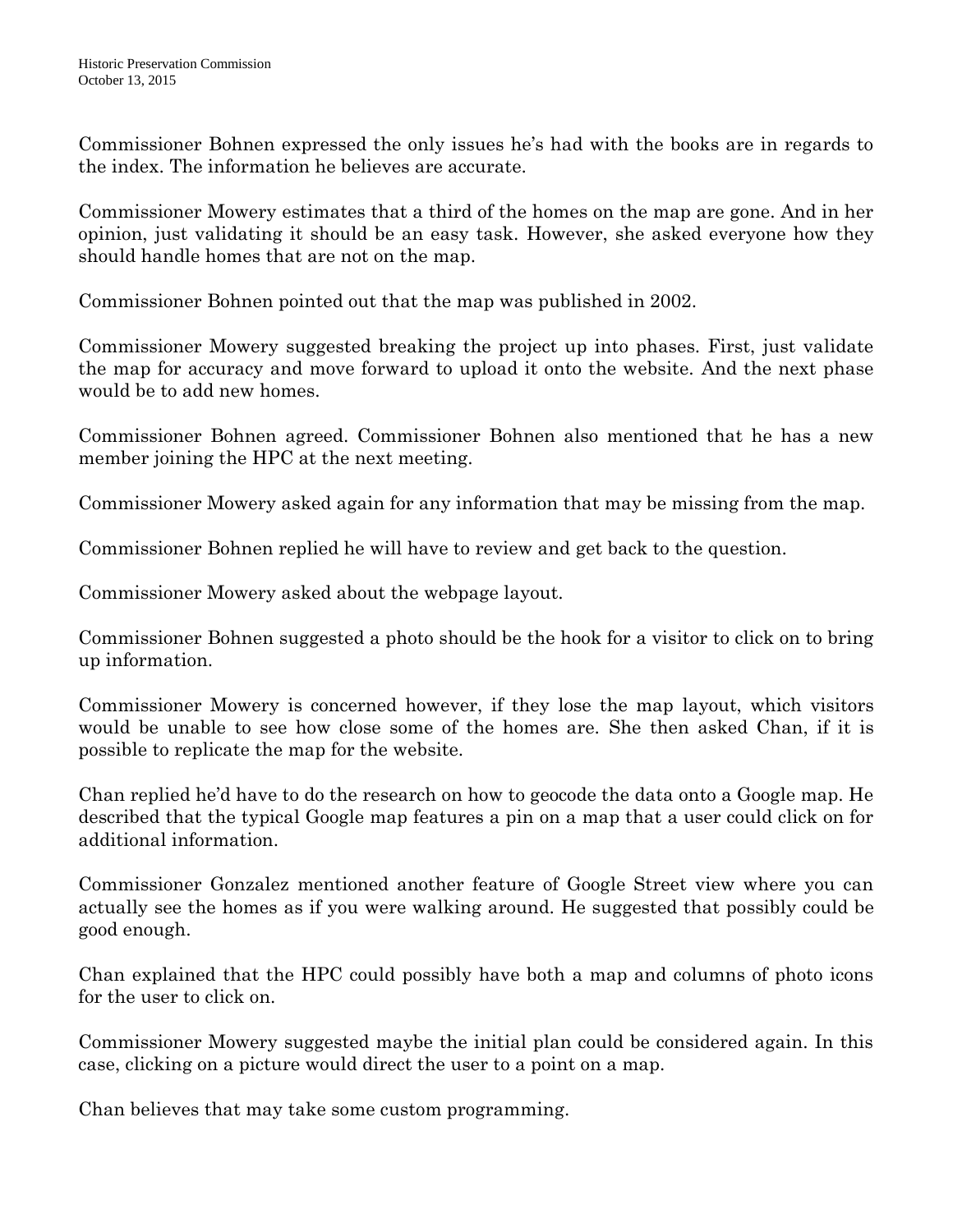Commissioner Mowery replied that's OK then, we want it to be simple.

Commissioner Gonzalez reiterated that the picture would be the way to lure a user into finding more information on the house.

Additional webpage formatting discussion ensued.

# **2nd Tier Landmarking**

Commissioner Bohnen expressed that he is flexible with the name as long as it fits on the plaque.

Commissioner Gonzalez suggested the name should be short and simple.

Commissioner Bohnen reviewed the names considered: "Hinsdale Heritage", "Historic Preservation Award" and "Hinsdale Historical Heritage Award". He mentioned the last name is a bit wordy, and recommended "Hinsdale Heritage Award".

Commissioner Gonzalez believed "Hinsdale Heritage Award" works well and can be voted on.

Commissioner Mowery agreed and seconded the motion.

The motion passed unanimously.

Commissioner Bohnen said that he would reach out to designers to see if a design could be established with the new name.

Commissioner Mowery suggested it should be consistent with what the HPC has done in the past.

Chan asked if there is a logo on the current one.

Commissioner Bohnen replied yes there is.

# **Fence Regulations**

Commissioner Gonzalez introduced the next agenda topic.

Commissioner Bohnen stated that he has passed out some suggested language of the topic and what was reviewed at the last meeting. He also mentioned he had a chance to talk to